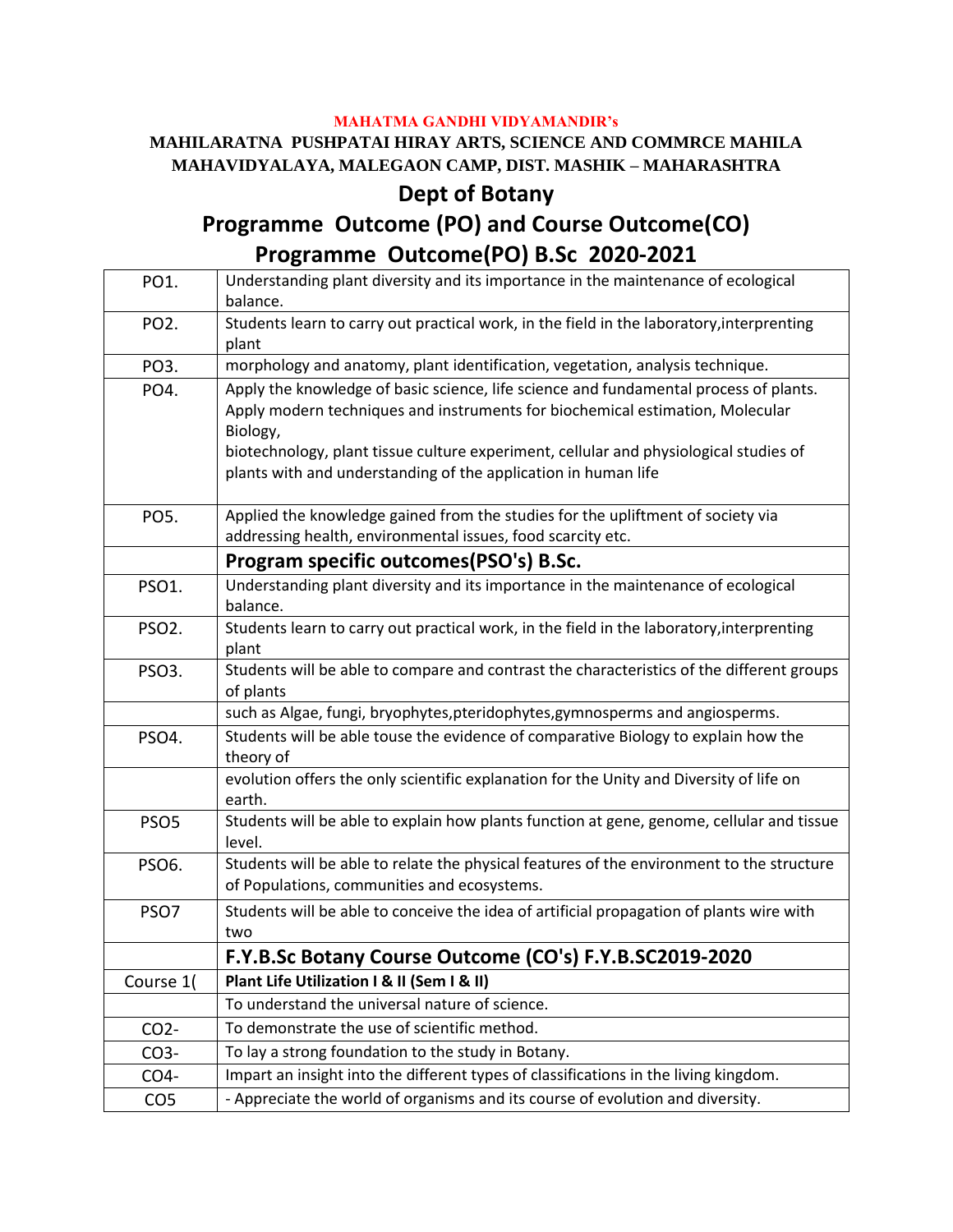| CO <sub>6</sub>  | -Develop basic skills to study botany in detail.                                               |
|------------------|------------------------------------------------------------------------------------------------|
|                  | F.Y.B.Sc Botany Course Outcome (CO's) F.Y.B.SC2019-2020                                        |
| Course II        | Plant Morphology and Anatomy & Principals of Plant Sciences. (Sem I & II)                      |
| CO <sub>1</sub>  | understand the world of microbes and lichens.                                                  |
| CO <sub>2</sub>  | understand the world of microbes and lichens.                                                  |
| Corse            | T.                                                                                             |
| CO <sub>1</sub>  | to study the evolutionary importance of algae as progenitors of land plants.                   |
| CO <sub>2</sub>  | understand the unique and general features of algae.fungi and bryophytes and familizer         |
|                  | it.                                                                                            |
| CO <sub>3</sub>  | to study the external morphology internal structure and Reproduction of different types        |
|                  | of IP and bryophyte.                                                                           |
| CO <sub>4</sub>  | Realize the application of Algae, Fungi and Bryophytes in different fields.                    |
|                  | S.Y.B.Sc Botany Course Outcome (CO's) S.Y.B.SC2020--2021                                       |
| <b>Course I</b>  | Angiosperm taxonomy and Plant Ecology Plant Anatomy & Embryology (Sem I&II)                    |
| CO <sub>1</sub>  | Acquaint with the names of the tools and significance of taxonomy.                             |
| CO <sub>2</sub>  | Identify the common species of plants growing in and their systematic position.                |
| CO <sub>3</sub>  | Develop Inductive and deductive reasoning ability.                                             |
| CO <sub>4</sub>  | Acquaint with the basic techniques in the preparation of herbarium.                            |
| CO <sub>5</sub>  | Familarizing with the plants are having immense economic importance.                           |
| <b>Course II</b> | Plant Physiology & Plant Biotechnology (Sem I&II)                                              |
| CO <sub>1</sub>  | Acquire restaurant with the significance of Environmental Sciences.                            |
| CO <sub>2</sub>  | Anime with the basic skills and techniques related to plant physiology.                        |
| CO <sub>3</sub>  | Understand the role and structure and importance of their conservation                         |
| CO <sub>4</sub>  | Understand current development in the field of biotechnology.                                  |
| CO <sub>5</sub>  | Equip the students to carry out plant tissue culture.                                          |
| CO <sub>6</sub>  | Introduce the vast repositories of biological data knowledge.                                  |
| CO <sub>7</sub>  | Equip to access andanalyze thedata available in the databases                                  |
|                  | T.Y.B.Sc Botany Course Outcome (CO's) T.Y.B.SC 2015-2016 Sem I                                 |
| Course I         | CryptogramIC Botany (Sem I)                                                                    |
| CO <sub>1</sub>  | Acquire fundamental knowledge in plant Sciences and to make the students to                    |
|                  | understand that botany is an integral part of the human life and developments.                 |
| CO <sub>2</sub>  | Foster and encouragement and attitude of curiosity appreciation and enquiry of                 |
|                  | wireless life forms of plants                                                                  |
| CO <sub>3</sub>  | Acquire fundamental knowledge in plant Sciences and to make the students to<br>understand that |
| CO <sub>4</sub>  | Understand the diversity of plants with respect to algae and I like in a device and            |
|                  | gymnosperms                                                                                    |
| CO <sub>1</sub>  | Acquire fundamental knowledge in plant Sciences and to make the students to                    |
|                  | understand that botany is an integral part of the human life and developments.                 |
| <b>Course II</b> | Cell and Molecular Biology (Sem I)                                                             |
| CO <sub>1</sub>  | Understand the ultrastructure and functioning of cell in the submicroscopic hand               |
|                  | English level.                                                                                 |
| CO <sub>2</sub>  | Get an idea of origin and support of continuity and complexity of life.                        |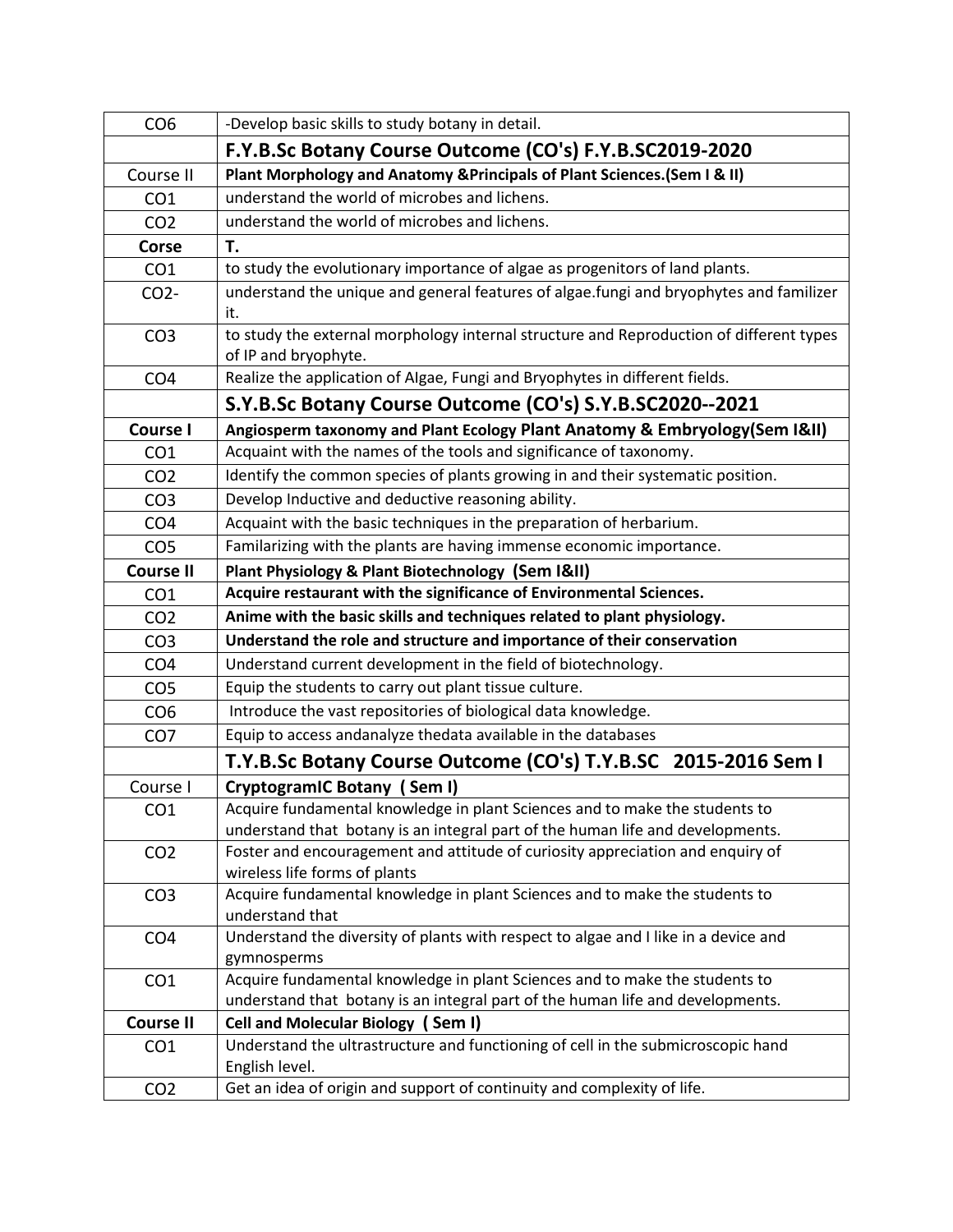| CO <sub>3</sub>   | Familiarization of of life process                                                              |
|-------------------|-------------------------------------------------------------------------------------------------|
| CO <sub>4</sub>   | Understand the basic and scientific aspects of diversity.                                       |
| <b>Course III</b> | <b>Genetics and Evolution (Sem I)</b>                                                           |
| CO <sub>1</sub>   | Imparting and insight into the principles of heredity.                                          |
| CO <sub>2</sub>   | Understand the patterns of inheritance in different organisms.                                  |
| CO <sub>3</sub>   | Understand inheritance pattern of nuclear and external clear genes.                             |
| <b>Course IV</b>  | Spermatophyta and Paleobotany (Sem I)                                                           |
| CO <sub>1</sub>   | Understand diversity in habits, habitats and Organisation of various groups of plants.          |
| CO <sub>2</sub>   | To Impart and insight into the modern classification in lower forms of the plants.              |
| CO <sub>3</sub>   | Understand the evolutionary trends in pteridophytes and gymnosperms.                            |
| CO <sub>4</sub>   | study the Anatomical variations in vascular plants.                                             |
| CO <sub>5</sub>   | understand the significance of paleobotany and its applications.                                |
| <b>Course V</b>   | Horticulture & Floriculture (Sem I)                                                             |
| CO <sub>1</sub>   | Understand the importance of horticulture in human welfare.                                     |
| CO <sub>2</sub>   | Understand propagation and cultural practices of useful vegetables fruits and garden<br>plants. |
| CO <sub>3</sub>   | Understand impact of modern technologies in biology and horticultural plants.                   |
| CO <sub>4</sub>   | Understand basic concepts of landscaping and garden designing.                                  |
| CO <sub>5</sub>   | Inculcate interest and landscaping gardening and flower and short culture.                      |
| <b>Course VI</b>  | <b>Computational Botany (Sem I)</b>                                                             |
| CO <sub>1</sub>   | To equip the students to conduct independentpracticals.                                         |
| CO <sub>2</sub>   | To make the students acquaint with different Tools and techniques used in practicals.           |
| CO <sub>3</sub>   | To prescriptive students with basic computer skills necessary for conducting practicals.        |
| CO <sub>4</sub>   | -Toenable the students to have enough numerical skills necessary to carried out<br>practical.   |
|                   | T.Y.B.Sc Botany Course Outcome (CO's) T.Y.B.SC 2015-2016 Sem II                                 |
| <b>Course I</b>   | <b>Plant Physiology &amp; Biochemistry</b>                                                      |
| CO <sub>1</sub>   | Acquire restaurant with the significance of Environmental Sciences.                             |
| CO <sub>2</sub>   | Anime with the basic skills and techniques related to plant physiology.                         |
| CO <sub>3</sub>   | Understand the role and structure and importance of their conservation                          |
| Course II         | <b>Plant Ecology &amp; Biodiversity</b>                                                         |
| CO <sub>1</sub>   | Acquire restaurant with the significance of environmental Sciences.                             |
| CO <sub>2</sub>   | Make the students aware about the extent of the total biodiversity and the importance           |
|                   | of their Conservation.                                                                          |
| CO <sub>3</sub>   | Help destined to design novel mechanism for the sustainable utilisation of natural              |
|                   | resources.                                                                                      |
| CO <sub>4</sub>   | Enable the students to understand the structure and function of ecosystem.                      |
| CO <sub>5</sub>   | Enable the students to understand various kinds of pollution in the environment their           |
|                   | impact on                                                                                       |
| Course III        | <b>Plant Pathology (Sem II)</b>                                                                 |
| CO <sub>1</sub>   | Acquire fundamental knowledge in plant Sciences and to make the students to                     |
|                   | understand that botany is an integral part of the human life and developments.                  |
| CO <sub>2</sub>   | Foster and encouragement and attitude of curiosity appreciation and enquiry of                  |